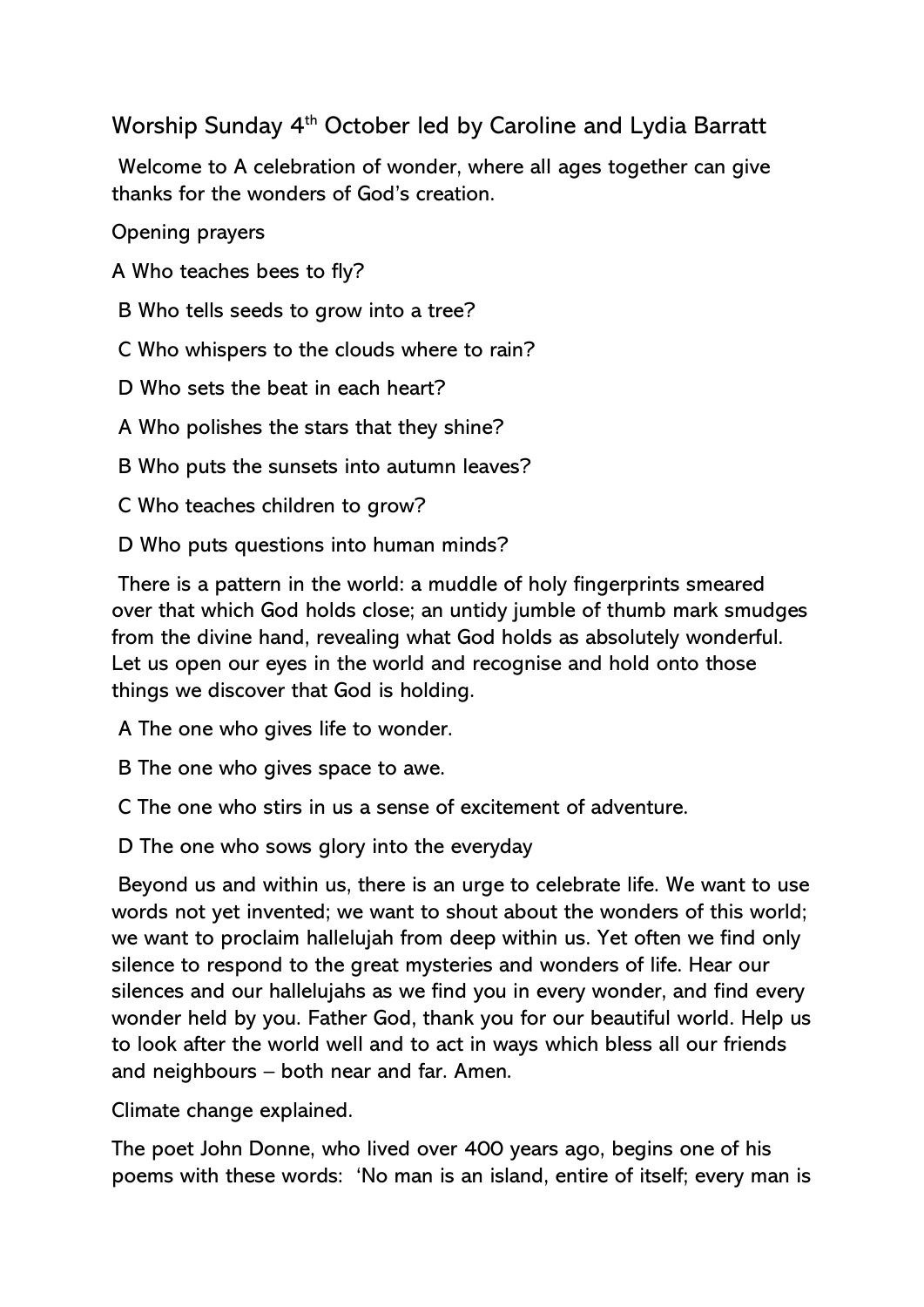a piece of the continent, a part of the main.' Perhaps these words can help us understand the importance of community and living well together. Imagine two islands... Charlie lives on a big island where he enjoys all the abundant resources around him like trees, water, and coal. He has used coal, oil and gas as fuel and energy to run his heater, watch TV, use his computer, his car, and other appliances that make his life so comfortable. He has also cut down trees in order to use the wood for paper. Some distance away from Charlie, Carla lives on a smaller island. She has fewer resources than Charlie and works hard to grow crops of food As Charlie burns coal for fuel, uses gas and oil for energy, cuts down trees for paper, and eats a diet rich in red meat, all of this has an effect on the Earth's atmosphere around him. Carbon dioxide and other gases are released into the air. But these gases hold in heat, causing the climate to get warmer, not just where Charlie lives but across the whole world. This acts like a greenhouse without fans. The world is heating up, and this means that glaciers and ice sheets in the Arctic and Antarctic start melting quickly. Water from the melting ice falls into the oceans and causes the sea level to rise. For Charlie, the sea rising is an inconvenience and he has to build some flood defences from his abundant resources – but for Carla the consequences are different. The sea rises near Carla's island, so much so that she is losing her land on which she grows crops, and therefore she gets poorer and poorer. Eventually the sea level rises so much that her home, her land, her fields are completely flooded. She can't grow any crops and her house is washed away. She has no money to build flood defences to protect her home and her livelihood. Everything that happens here affects things in other places. The opening line of John Donne's poem reminds us that none of us live in isolation [no person is an island]. We share our everyday lives with other people, and our actions and choices often have an impact on them and the world around us. We are part of a community: at school, in our home, in our town, in our country, in our world. Our two islands are only imaginary places, but the tale tells us something about our world today. I wonder if you recognise the problem that our story describes.

In the Bible there are many stories about prophets  $-$  people who rose up and spoke out about things that were wrong, and who spoke about how people could show God's love in action. The prophets spoke about God's love for all humankind and for the world. Christians today still read the words of the prophets to help them understand how they should live their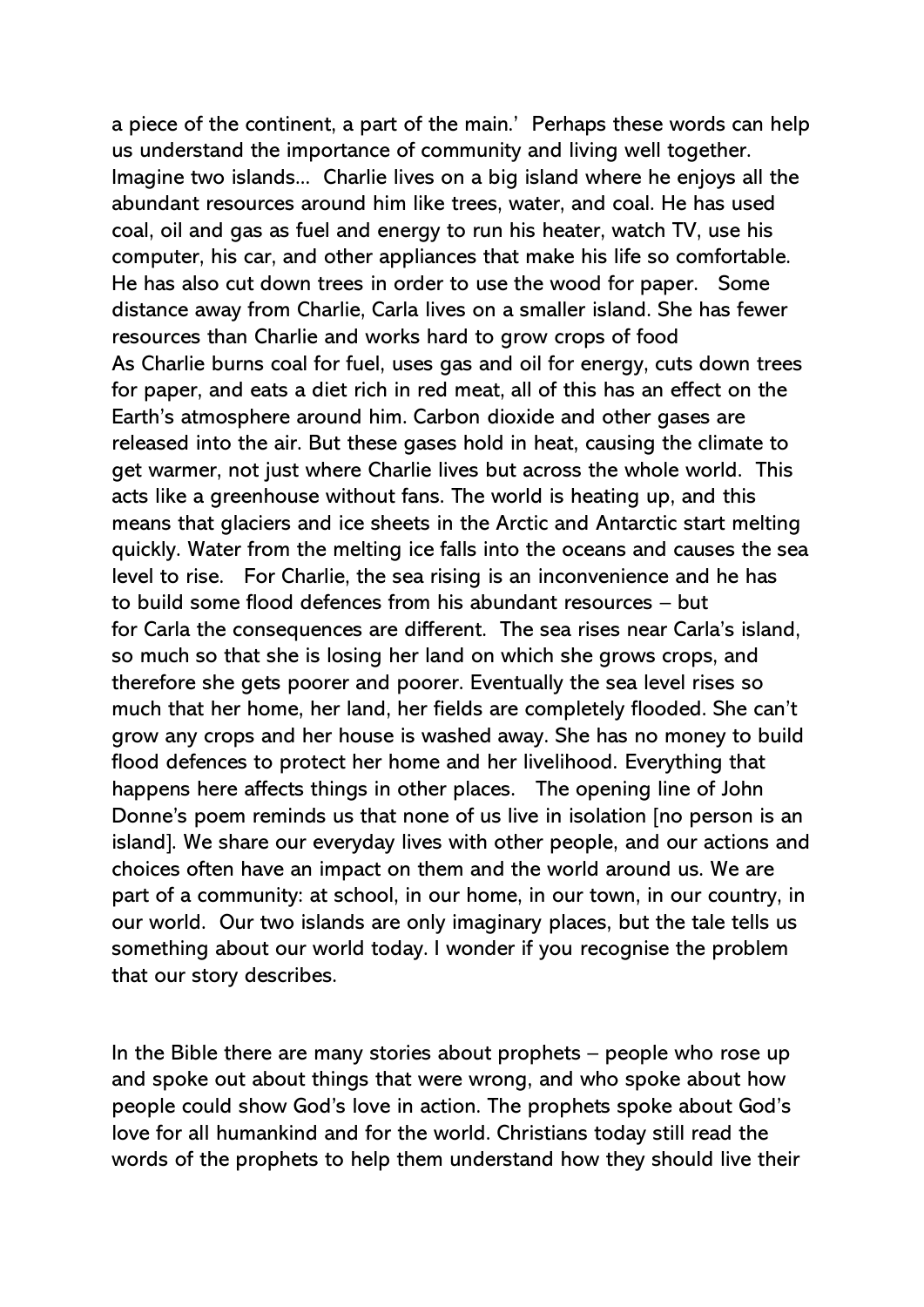lives, and the importance of speaking up for justice and good actions. The prophet Micah said:

Hear what the LORD says:

 Rise, plead your case before the mountains, and let the hills hear your voice.

"With what shall I come before the LORD, and bow myself before God on high? Shall I come before him with burnt offerings,

with calves a year old?

He has told you, O mortal, what is good; and what does the LORD require of you but to do justice, and to love kindness, and to walk humbly with your God?

## Prayers for Others

We pray for people living with the effects of climate change. For the sake of those facing rising temperatures, drought and water shortages, For all those facing unpredictable weather, disrupted seasons and failed crops, For the poor, the vulnerable, and the refugee For the sake of us all, Creator God, in your mercy, recreate our hearts that we might partner with you to renew this damaged world

Father, we pray for you to raise up a generation of leaders with the courage to take responsibility for our changing climate, and the part we have played in it. We intercede for our politicians and leaders. Move them to act in the best interests of all nations today, and all peoples in the future, in order to avoid catastrophic changes. God, we ask for a generation of leaders who will be willing to act justly so that those who have contributed so little to the problems we are facing, and have fewer resources with which to face it, are not left to shoulder our burden. We ask You to fill the hearts of all who lead rich nations. Give them your mercy and compassion on poor countries already suffering the effects of a changing climate. Just as they have been moved to cancel debt in the past, encourage them also to release funds so that poor communities can adapt to the effects of climate change, and develop cleanly. And inspire us, Mighty God, to amend our lives for the sake of your Earth, your climate, your people. Lord, in your mercy, lead our leaders and us to truth and transformation. Amen